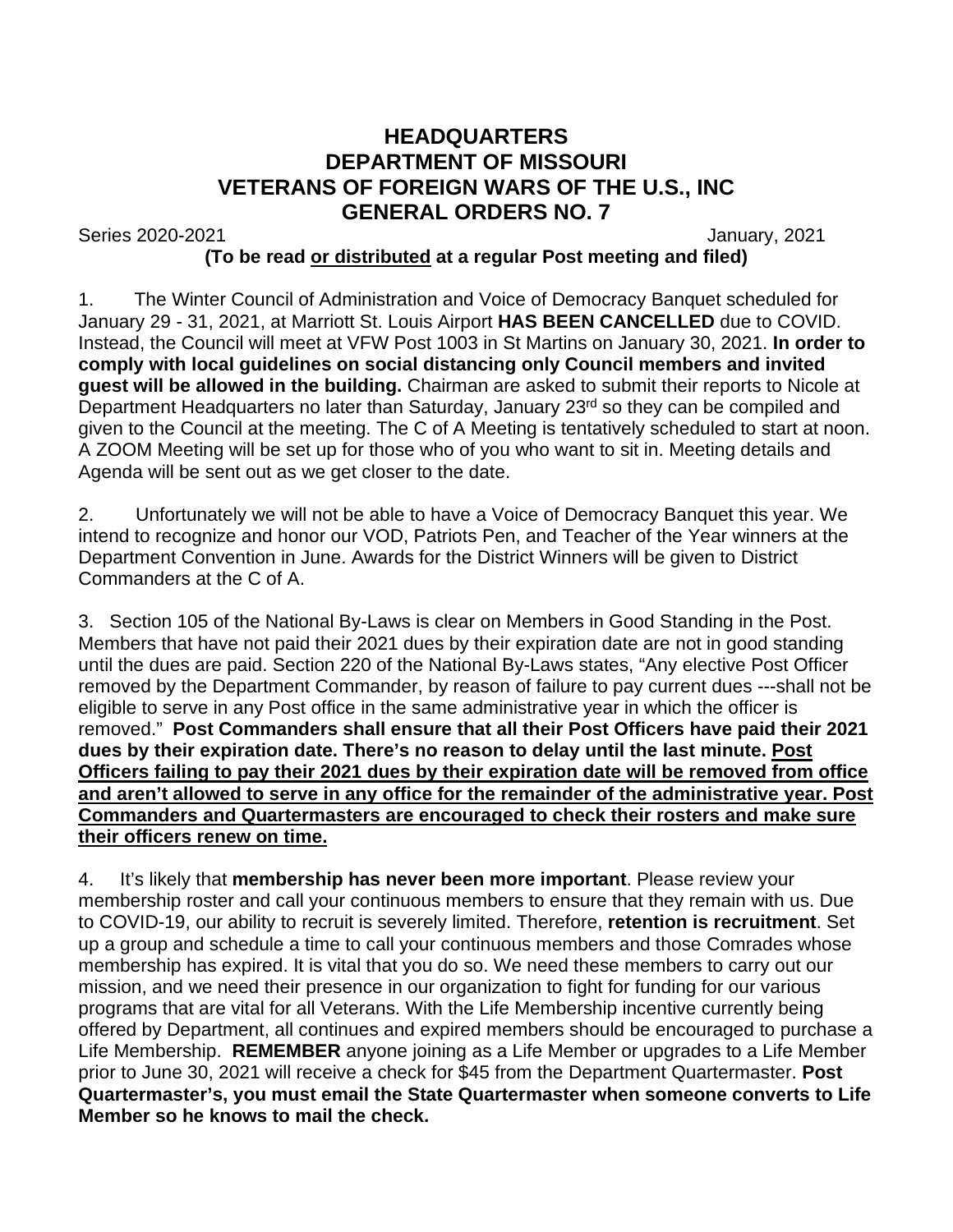5. Prior to your monthly meeting, please review your All-State status and conduct your meeting so as to accomplish items to get your Post to that Honor. Please take a look at your Post Commander and Quartermaster Handbook & Post Membership Program 2020-2021 booklet to see what your Post needs to do. All State determination will be made from data collected by the Department Headquarters on May 1, 2021. **Note: Membership requirements this year are a post must meet their membership on May 1, 2020 by May 1, 2021 to qualify or meet all other All-State requirements by May 1, 2021 and meet their 2020 year ending membership by June 30, 2021.**

6. The Missouri Veteran Service Officer Program is vital to our organization. Donations from Posts, Auxiliaries, and individuals on a continuing basis are critical to this program. Without your donations, we cannot continue to provide the service we are now providing to Veterans and their Families. This program is what we are about. The VFW Service Officers are here to assist our members and Veterans in your community in obtaining vital health care and VA benefits. Commanders at all levels should encourage donations from your Post and District. Our Webmaster has made it easy to make your donation on-line. **Simply go to movfw.org; Click on Programs, scroll down to Donations, and "Click here to donate to the VSO".**

7. The **Partners in Veterans Service** Program was established to allow individual members to contribute monthly to the VSO Program. A copy of the brochure is attached. The money the Department of Missouri receives from the Missouri Veterans Commission Grant Program is not guaranteed. The monies we normally receive were cut severely this year and will likely be cut even more next year due to the effects of COVID. To keep our Service Officer Program strong and sustainable for the future we need your help. Please print the attached brochure and distribute to you members and ask them to help. Numerous members have been assisted by the State Veteran Service Officers in their endeavor to establish disability compensation. NOW is the time to give back!! **If you don't have access to printer please call Nicole at Dept Headquarters to request some color brochures. Or you can donate on-line by simply going to movfw.org; Click on Programs, scroll down to Donations, and "Click here to donate to the VSO".**

8.Congratulations go out to all of the Post Commanders, Quartermasters, and Membership Chairmen that have achieved 100% membership.

9. Quarterly Audit Report's for last quarter are due to Department Headquarters no later than January 31, 2021. **Per sec. 218 (11) b. it's the duty of the Trustee's to conduct the audit and submit the Trustee Report of the Audit to the Department Quartermaster. Any post failing to submit a Quarterly Audit Report will not be allowed to vote at the upcoming State Convention to be held in June 2021.**

10. Anyone requesting a Department Officer to attend a function must submit a **written request** to the State Adjutant at the Department Headquarters at least 30 days prior to the date of the function.